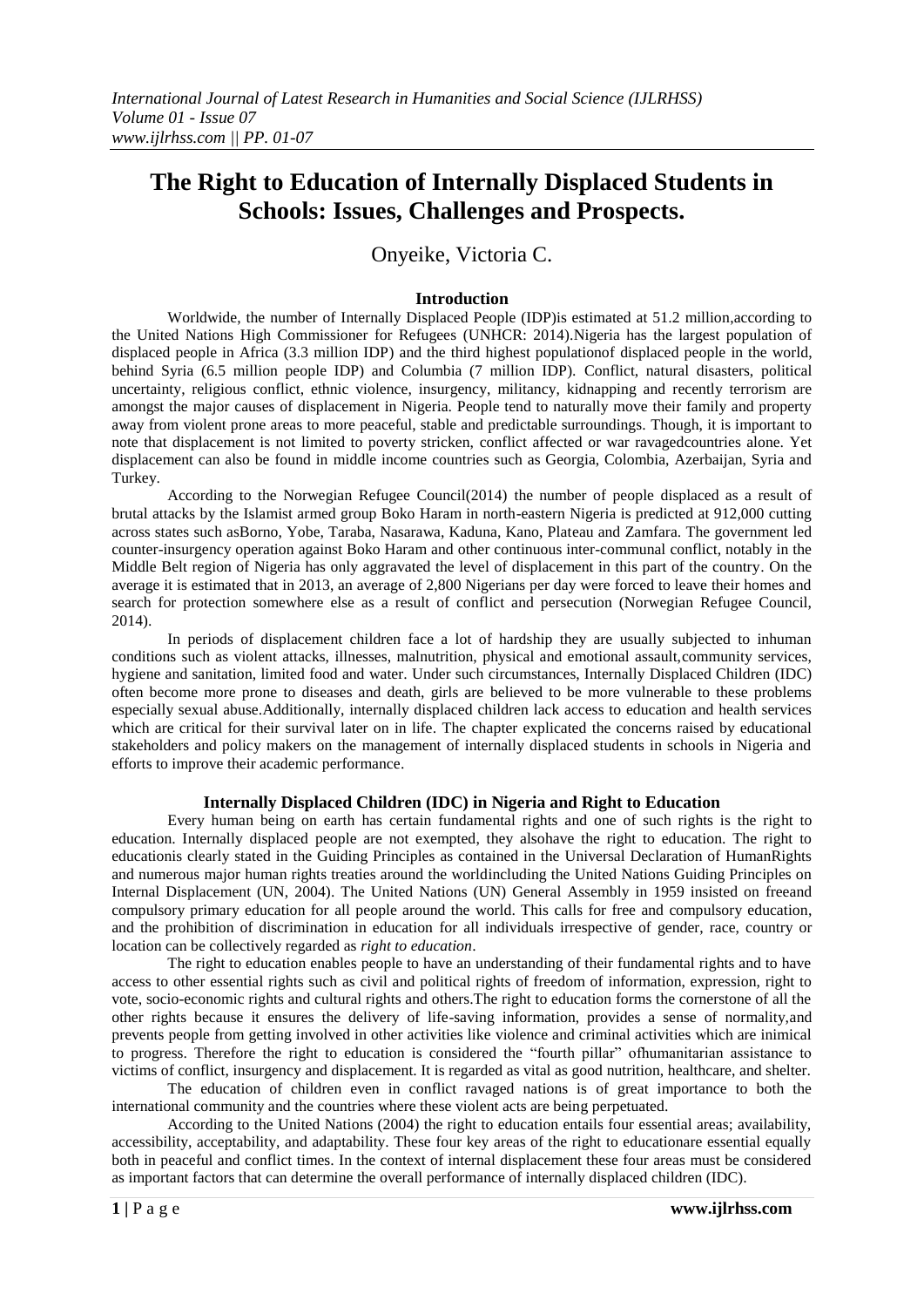# *International Journal of Latest Research in Humanities and Social Science (IJLRHSS) Volume 01 - Issue 07 www.ijlrhss.com || PP. 01-07*

**1. Availability**

It is the right of every child to have free and compulsory quality primary education and education in general. This shouldbe available for all internally displaced children (IDC) regardless of where in the world, including Nigeria. Educational institutions such as schoolsshould be available to all IDC, regardless of where their refugee camps or settlements are located.Availability entails providing sufficient number of school buildings,conducive sanitation facilities and toilets for both genders. Availability also entails material provision of financial and human resources required for schools to function optimally.This means that enough trained, well paidteachers as well as educationalmaterials in these schools should be made available. The availability of these materials in schools will ensure that IDC perform well in school activities (Ibeanu, 2005).

# **2. Accessibility:**

This is a crucial factor in terms of the right to education which can determine the overall performance of students, especially internally displaced children (IDC). Accessibility implieseasy access, easy use, approachability, user friendliness, convenience, safety and security. All these require an educational institution (school) that is free from discriminationand attacks, and physically accessible to IDC from their various camps and settlements. Physical access to education means that educational services are not just available, withinsafe physical reach of the IDP settlements but they are within a peaceful and harmonious school environment.Internallydisplaced children should have the freedom to walk or join a vehicle to schools without risking being attackedor otherwise threatened along the way. In some cases security personnel could be provided to these students to and from school and also while in school to guarantee safety. It is important to note that accessibility as it is defined in this paragraph if provided can have a positive impact on the performance of IDC in school (Olagunju, 2006).

# **3. Acceptability**

students is also relevant and forms an aspect of acceptability. Both majority and minority ethnic The provision of educational services to IDC in a manner that is both available and accessible is not sufficient. It is also vital that education services for IDC fulfil the requirement of acceptability. This means that the form and content of education must be of goodquality, the language of instruction must be understandable by all students and culturally appropriate forthe internally displaced children.Similarly, the principle of respect for cultural and religious background of all IDC who are groups who are internally displaced should be treated equally and allowed to express themselves freely. The feeling and act of acceptability within the school environment also enhances the performance of IDC who are in schools that provide an enabling and acceptable school environment (Durosaro,& Ajiboye, 2011).

# **4. Adaptability**

Adaptability entails that the education system and school environment should be flexible, take into consideration interest of the child and the learning speed of each child. Internally displaced children (IDC) require special attention and care. They should be gradually inculcated into the scheme of things of their various schools, since their individual learning speed differs. The school environment should be structured in a way that it recognises that displacement can continue for decades. As suchschools should help internally displaced children adapt to their current surroundings, aswell as prepare them for their life after displacement. Programmesshould be structured in a manner that ensures that internally displacedchildren can remain in school or re-enter regular education at other levels of education when due. This will significantly improve on their performance and academic ability later on in life at the secondary and tertiary levels of education(Adegbite, 1999).

The performance of internally displaced children at all levels of education can be enhanced, once these children are given all the necessary educational requirements needed. The 4A's (Availability, Acceptability, Accessibility and Adaptability) listed above are critical to the provision of quality education for internally displaced children in Nigeria. The government, educational administrators and policy makers must fuse in these factors while providing education for this segment of the population in order to enhance their academic performance in school.

# **Problems Preventing the Education of Internally Displaced Children in Nigeria**

Internally Displaced Children (IDC) have rights and one of such fundamental rights is the right to quality education. It is beneficial to the ministry of education, the government, educational stakeholders and the general public to ensure that IDC are educated (Dryden-Peterson, 2010). However, during periods of conflict and social unrest, education is usually the last factor on the minds of both people and the government. This situation leaves many IDC without access to the knowledge, protection, emotional stability and support which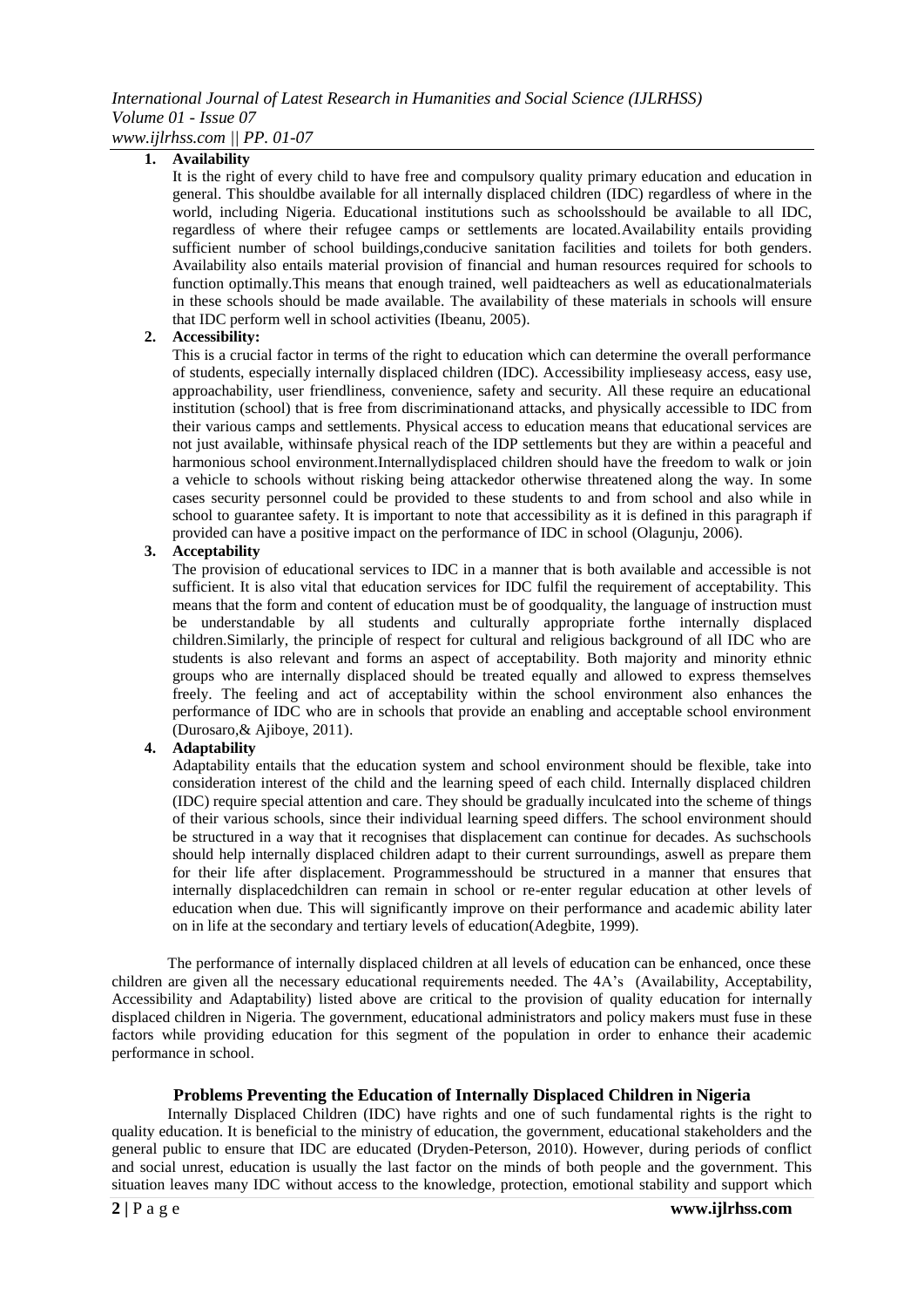# *www.ijlrhss.com || PP. 01-07*

education provides. Some of the basic difficulties hampering the education process of IDC in Nigeria include the following:

#### **1. Language of Instruction**

Internal displacement usually takes place across diverse ethnic groups, its effect on the education of the minority ethnic group and the foreign population is usually serious, because they do not speak the common language of instruction. IDC from certain tribes may not be able to speak the local dialect of the community where they have taken refuge. This prevents them from understanding or communicating in the common language of instruction. The result of this could be significantly low student attendance in school and high level of illiteracy amongst IDC that is the inability to read and write. Thus the language of instruction could act as a hindrance preventing IDC from receiving education and limit their performance in school, since they do not understand the language of instruction in their respective schools. However, the Guiding Principle 23 of the UNHCR affirms the right of IDPs to receive education respectful of their culture, language and identity (UNESCO, 2011).

# **2. School Material Requirements**

School materials such as school fees, pens, pencils, books, uniforms, are basic requirements that students are expected to come to school, however, most parents and guardians of IDC are unable to afford these materials. Their inability to provide these educational materials could be attributed to having lost their source of income as a result of displacement (Ferris, & Winthrop, 2010). In Nigeria, the inability to provide these essential school material requirements for students has caused significant school absenteeism amongstmale and female IDC, especially among adolescents, and it can also affect the performance of students in school negatively.

# **3. Economic responsibilities**

domestic, child-care or agricultural responsibilities. IDP are usually poverty stricken and this forces In Nigeria, IDCare often used as a cheap source of labour at home by their parents. Instead of going to school, they are engaged with domestic or agricultural work to generate income that will provide the family's basic needs. This is common amongst IDC from families with single parents or women as heads of household, the children are forced to work, sell things on the streets or hawk in order to make some money(Dryden-Peterson, 2010). This is usually at the expense of schooling, thus increasing the attrition and dropout rates in schools. This is frequent among girls, who typically are burdened by them to do desperate things to survive. Economic difficulties can negatively affect the performance of students in school andIDC adolescent girls sometimes dropout of school and go into prostitution just to provide for their families.

# **4. Citizenship Requirements**

According to theUNESCO (2011), citizenship requirement is another factor that may prevent internally displaced children from attending school in the areas to which they have been displaced. This is particularly an issue in Nigeria, since most families fleeing the attacks of Boko Haram in the North East for example moved into neighbouring countries such as Chad, Cameroon and Niger. They are not regarded as citizens of these countries and as such are usually not given the educational incentives citizens of these countries are entitled to. This limits their exercise of certain rights, including the right to education and the right to shelter. This affects internally displaced children (IDC) negatively because they are deprived of education and left to fall behind their peers. At the same time, re-registration by displaced persons in their new countries of residence tends to be a long and tedious process,which is usually made worse by administrative obstacles at the local governments. The inability of internally displaced children to be regarded as citizens of countries where their settlement camps are located can affect their academic performance.

#### **5. School fees**

Ferris and Winthrop, (2010) indicated that based on international laws education is expected to be free particularly at the primary level of education, in reality however, school fees often are illegally imposed on students at the primary and secondary levels. Bearing in mind that many IDP have severe economic changes, the enforcement of school fees creates difficulty for them. Some state governments in Nigeria have instituted an official policy of waiving school fees for IDC. However, these policies have not been fully implemented and are quite limited in scope and implementation because some school head teachers and principals still collect various fees and levies from students, such as exam fees, developmental and excursion fees amongst others. School fees and other financial educational requirements for internally displaced children if removed entirely or reduced to the barest minimum can give them the freedom to focus on their studies thereby improving on their academic performance.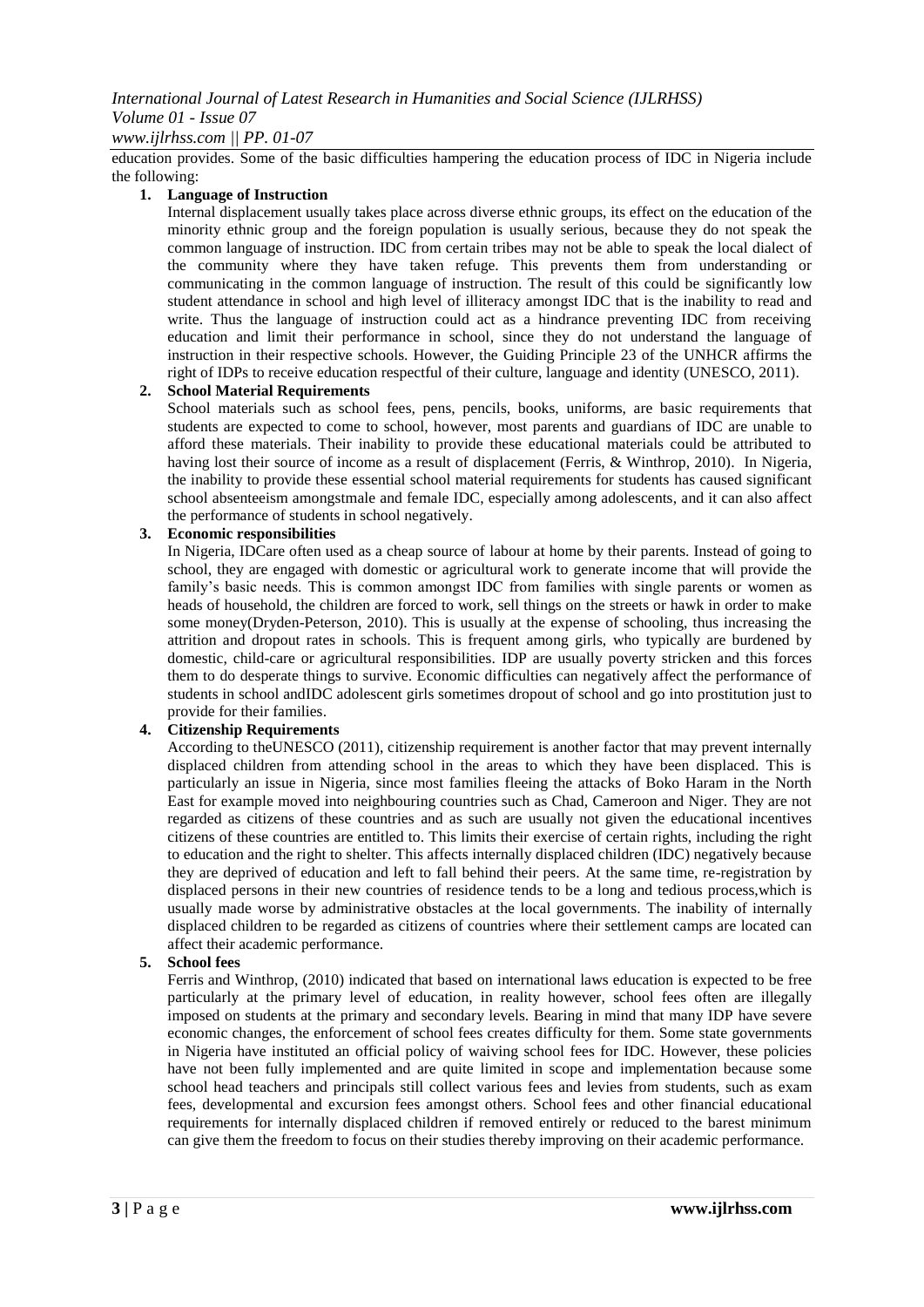# *International Journal of Latest Research in Humanities and Social Science (IJLRHSS) Volume 01 - Issue 07*

*www.ijlrhss.com || PP. 01-07*

# **6. Misplaced Records**

Often displacement leads to a loss or seizure of an individual's identification documents, without which IDC will not be unable to enrol in school. The process of reclaiming lost or seized documents usually requires that IDPs go back to their place of origin, even if the area is still unsafe. The lack of necessary documents showing the educational achievement of IDC spoils their opportunity for further education and employment. Moreover, displaced teachers may be barred from teaching if they lose their teaching certificates. This not only denies qualified IDP teachers a source of income but also can have repercussions on the availability of education and the performance of students for IDP and other children(Dryden-Peterson, 2010).

#### **7. Discrimination**

The discrimination that IDPs face cuts across ethnic, religious, economic and social spheres. These forms of discrimination limit IDC access to education. Indigenous and minority IDC in Nigeria have been turned away from entering classrooms in some states in Nigeria and other countries in Africa because they are discriminated treated like outsiders or outcast and not treated equally with other students. The UNESCO (2011) stated that discrimination in terms of access to education may also take the form of segregated schools established strictly for IDC. These schools in most cases lack basic essential educational infrastructure. This system of separate schooling is especially problematic because the internal displacement of students can continue for years, like in some countries such as Nigeria.

# **8. Security**

In some IDP camps, schools and other forms of educational services are not available as such IDC are required to travel long distances daily to the nearest school. This may require students walking a considerable distance to and from school every day. Some of these routes to school may not be safe for IDC especially girls because they can be remote, rural and bushy(Dryden-Peterson, 2010). Traveling to school may require traversing areas filled with checkpoints set up by military forces or other armed groups, where children may be subjected to harassment, rape and abduction. When children feel unsafe and unprotected on their way to school or while in school this can deter students and other IDC from going to school or seeking any other form of educational service that is away from their camps or settlementswhere they feel safe.

#### **9. Non-existent School Infrastructure**

In conflict regions of Nigeria, schools, educational institutions, religious institutions and educational infrastructure. In some cases school buildings and students may even be specific targets for attack. For instance, the Chibok saga of 2014 where more than 200 girls were abducted and their school burnt down, the school is presently virtually non-existent. In Northern Nigeria, schools, teachers and even students have been singled out for attack by the Islamist group Boko Haram.In IDP settlements and camps, the available educational services and educational infrastructure are even less organised, and there is an absence of the basic necessities(Ferris, & Winthrop, 2010). In areas where schools and educational infrastructure exist, they are makeshift, under trees, under-resourced, over-crowded and limited to primary education. Poor or non-existent school infrastructure has a direct implication on student performanceas these students use inadequate facilities for teaching and learning.

Displacement is a traumatic life-changing experience which cannot be removed because it leaves a long lasting emotional and psychological scare in the minds of people who face the horrors of displacement. The education of displaced children is an essential part of providing them with some form of knowledge, emotional stability and security. However, the difficulties hampering this education process from taking place as outlined above, affect these children most because their young minds are still in the early stages of development.

#### **Solving the Problems of Educating IDC**

The provision of quality education to IDC is critical to their development, safety, wellbeing and development of the society as a whole. Unfortunately, the difficulties educational authorities and administrators encounter in their quest to provide quality education to IDC cannot be undermined. These obstacles however can be surmounted by taking certain steps that will help ensure that IDP have access to quality education. These steps include:

#### **1. Emphasis on Education for IDC:**

The government should prioritise the education of IDC at the earliest stages of the displacement emergency that is providing education to IDC should be of great importance to the government even at the onset of their displacement. This should include systematically providing these IDC with temporary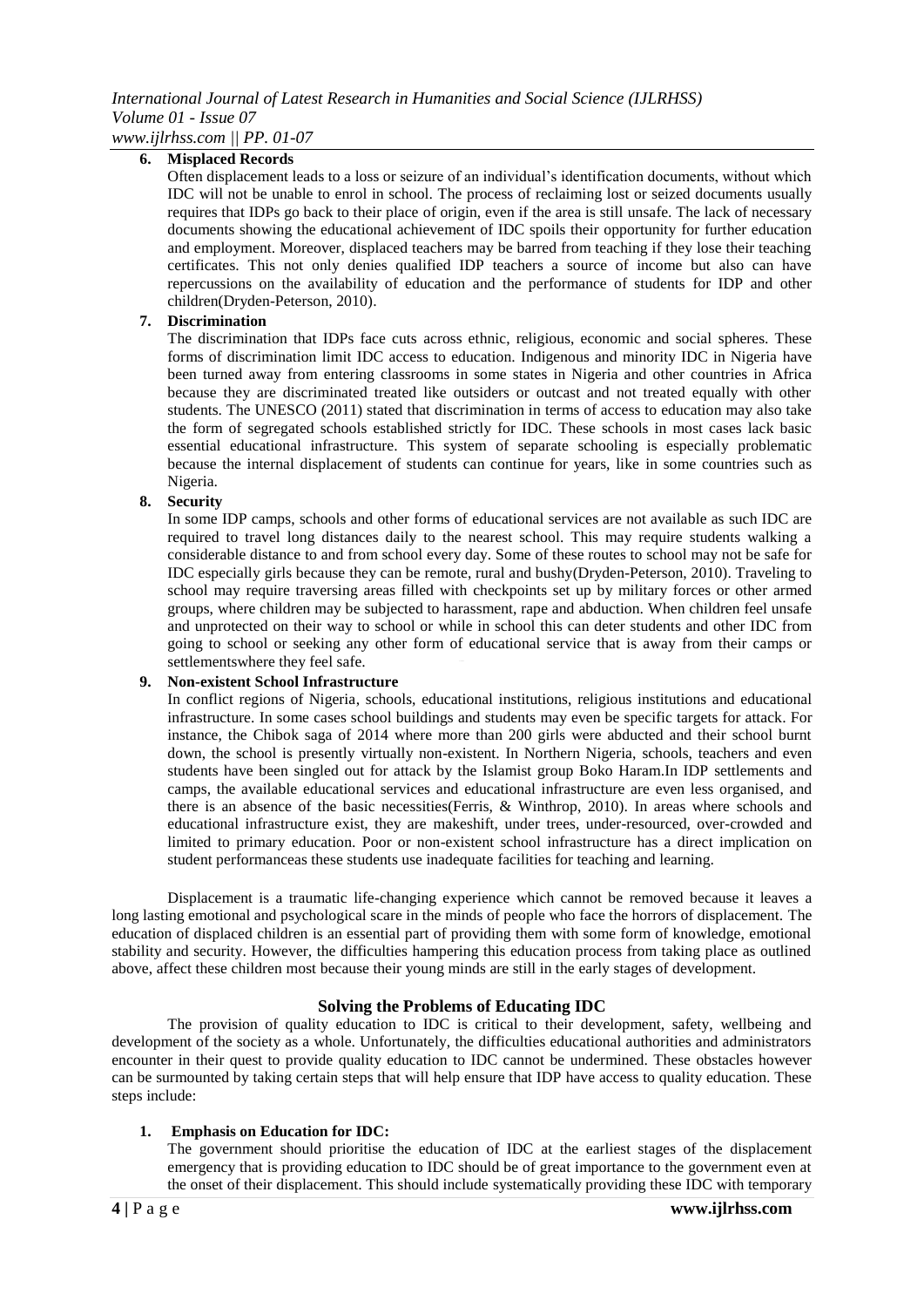# *International Journal of Latest Research in Humanities and Social Science (IJLRHSS) Volume 01 - Issue 07 www.ijlrhss.com || PP. 01-07*

educational services, such as school educational materials and tools to get them started and mobile educational institutions should be made available in IDP camps and settlements places, this will positively improve on student performance (Hyll-Larsen,2003).

# **2. Provision of Academic Staff:**

The provision of teachers and other educational personnel that areessential in the education process is critical to the sustenance and provision of education to IDC. These teachers and educational volunteers will actively participate in the education process in displacement camps and settlements centers for them it will be virtually impossible for knowledge transmission to take place. As such teachers could be hired from within the camps that consist teachers who are IDP, especially female teachers, these teachers will teach in IDP camps to ensure the successful process of educating IDC and improve their overall academic performance (Gerschutz,& Karns, 2005).

# **3. Provision of Security:**

Organizing security escorts for IDC to and from schools that are situated a long distance form their settlement camps is a necessity that will motivate students to attend school and reduce truancy and attrition. These security personnel should also be made available at entrance of the various schools to act as a deterrent to people who are bent on causing mayhem. This will significantly solve the problem of insecurity, rape and violent attacks being experienced by internally displaced students, thus making them willing to go to school and improve academic performance (Kalin, 2008).

# 4. **Temporary Documentation**:

IDPs whoseacademic credentials, records or other forms of documentation have been lost, damaged, forgotten or stolen should be provided with temporary documentation so that they can register for school without having to return to their conflict prone areas.This will ensure that more students register into schools and thus significantly reduce the number of unregistered internally displaced students wandering the streets(Hyll-Larsen, 2003).

# **5. Advocating for School Fees Removal:**

Promotion ofthe abolition of school fees at the primary and secondary levels of education especially for internally displaced children and impoverished children, so that these children are not deprived of quality education simply because their parents cannot afford their school fees (Gerschutz, & Karns, 2005). This will encourage the students to focus on their academic work and improve their performance rather than worry about the payment of their school fees.

# **6. Break the Language Barrier:**

The government and private sector should as matters of necessity ensure that internally displaced children have access to education in a language they understand. This means providing them with teachers that are capable of speaking and teaching their native language, this will increase the number of students willing to attend schools and significantly reduce truancy and discrimination. The use of a language of instruction that is understood by students will improve their ability to comprehend what is taught as well as their academic performance.(Gerschutz, & Karns, 2005).

# **7. Funding School Feeding Programs:**

Government should sponsor feeding programs in schools to encourage school enrolment amongst IDC and thus support the children's realization of their intellectual potential. These free feeding programs or free lunch in school will act as a motivational tool for IDC to attend school, knowing that at the end of every day they will be fed(Hyll-Larsen, 2003). This will help the children concentrate on their school work and thus improve their academic performance, since a hungry child would be less willing to study.

# **8. Provision of Basic Necessities:**

The government at the federal and state level in Nigeria could assist in the provision of some basic necessities such as clothing, soap and sanitary material for girls, the building of separate toilets for students, providing childcare opportunities for adolescent mother as well as the teaching of home economics. These will act as motivational materials and entice internally displaced students to attend school, thus significantly reducing truancy(Gerschutz,  $\&$  Karns, 2005). The provision of these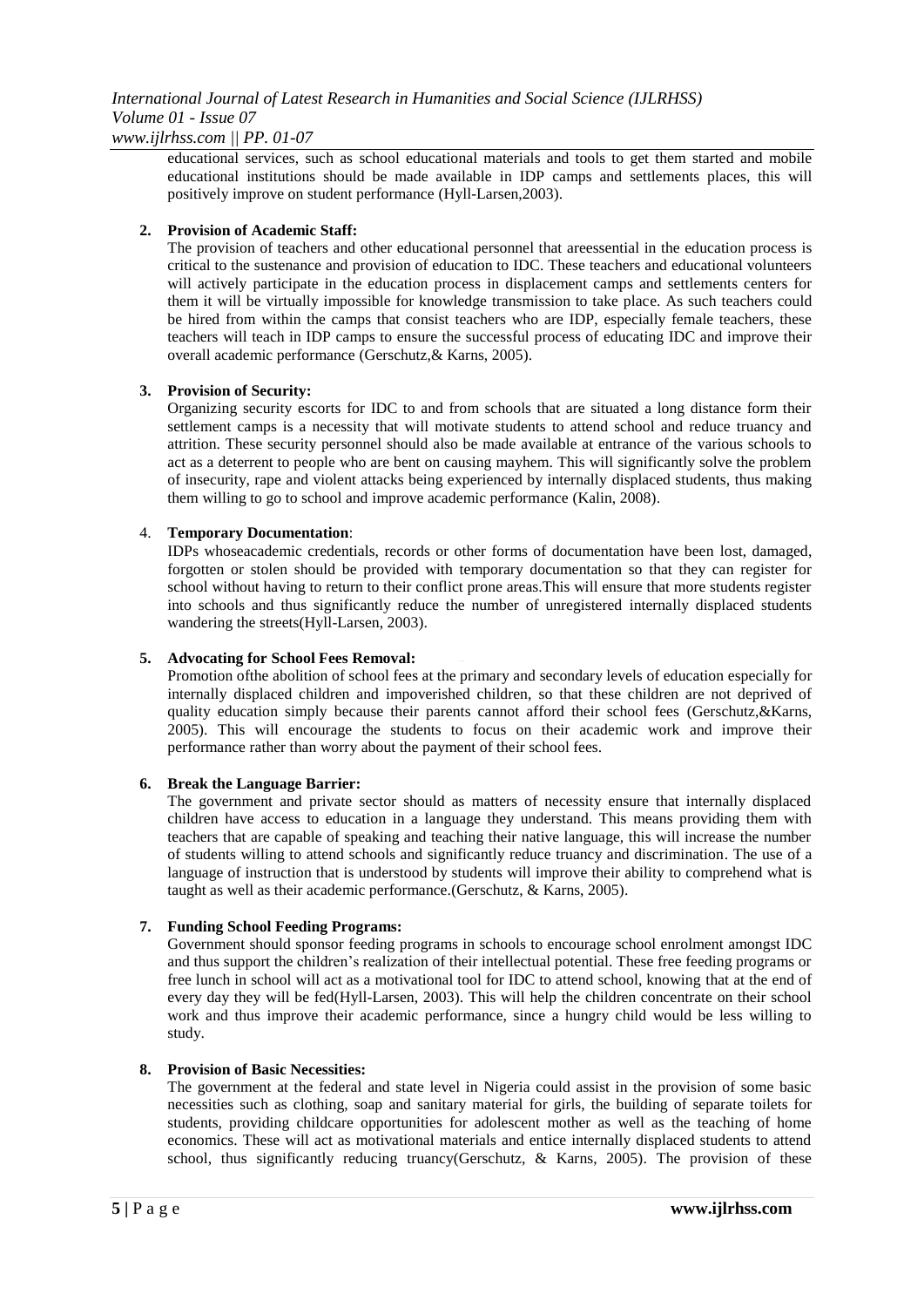necessities for students will help them with the necessary academic materials they need for learning thus improving their academic performance.

#### **9. Provision of Alternative Schooling:**

The government and educational authorities should be able to restructure the school timetable in such a manner that alternative schooling or evening classes, skills-training programs are made available for internally displaced children and adolescents whose household or economic obligations prevents them from attending regular classes or school programs. This will increase the number of internally displaced students who receive education at an early and crucial stage of their development(Kalin, 2008).

# **10. Monitoring Material, Financial and Human Resources:**

The government should ensure the proper monitoring and reporting of human and financial materials made available to educational institutions in settlements and camps of internally displaced people. Most internally displaced camps and settlements receive funding from the United Nations through the UNHCR, the government and private bodies, however most of these funds do not trickle down to the various schools instead they are looted to the detriment of the schools.The government should set up a monitoring committee that will observe and take record of resources and how they are managed. This should be done in order to reduce corruption, theft and criminality to the lowest minimum(Hyll-Larsen, 2003). The provision of much needed financial resources in school helps to improve teaching and learning, thus improve academic performance.

#### **11. Award of Scholarships:**

The government should award scholarships to internally displaced children based on their financial predicament, to help fund their education, including higher education this will act as a motivation to spur them to study more. This could be embarked upon across the state where such displacement is found to make internally displaced children feel appreciated (Kalin, 2008). Records show that students who are given scholarship awards appreciate the need to perform well in school and this increases their desire to study hard in school.

In Nigeria and its neighbouring countries several internally displaced children are deprived of education and the opportunities it provides. Therefore a lot of attention and importance has to be given to minimizing the interference to the education process of these internally displaced children. Emphasis should be on maximizing the potential benefits of educating these young minds and providing all the critical support mentioned above which will encourage these internally displaced children to go to school and improve their performance in school.

#### **Conclusion**

Displacement is a social dilemma witnessed in some countries around the world. Its impact on the educational performance of displaced children as stated in this chapter cannot be undermined. The overall need to adopt strategies and measures which will ensure the educational survival of these children is crucial particularly in developing countries such as Nigeria. Providing internally displaced children with an education environment that ensures availability, acceptability, accessibility and adaptability is a vital aspect of improving their academic performance. Similarly, the problems being faced by educational institutions which cater for internally displaced children should be looked at by government and educational authorities in order to build upon the standard of education offered to these children and improve their performance in school. Finally, the solutions above to tackle the educational problems faced by internally displaced children who must have their right to education respected and provided by the government should be considered. These solutions form the pillars to improving the educational performance of students in schools around and within displaced communities, camps and settlements in Nigeria and around the world.